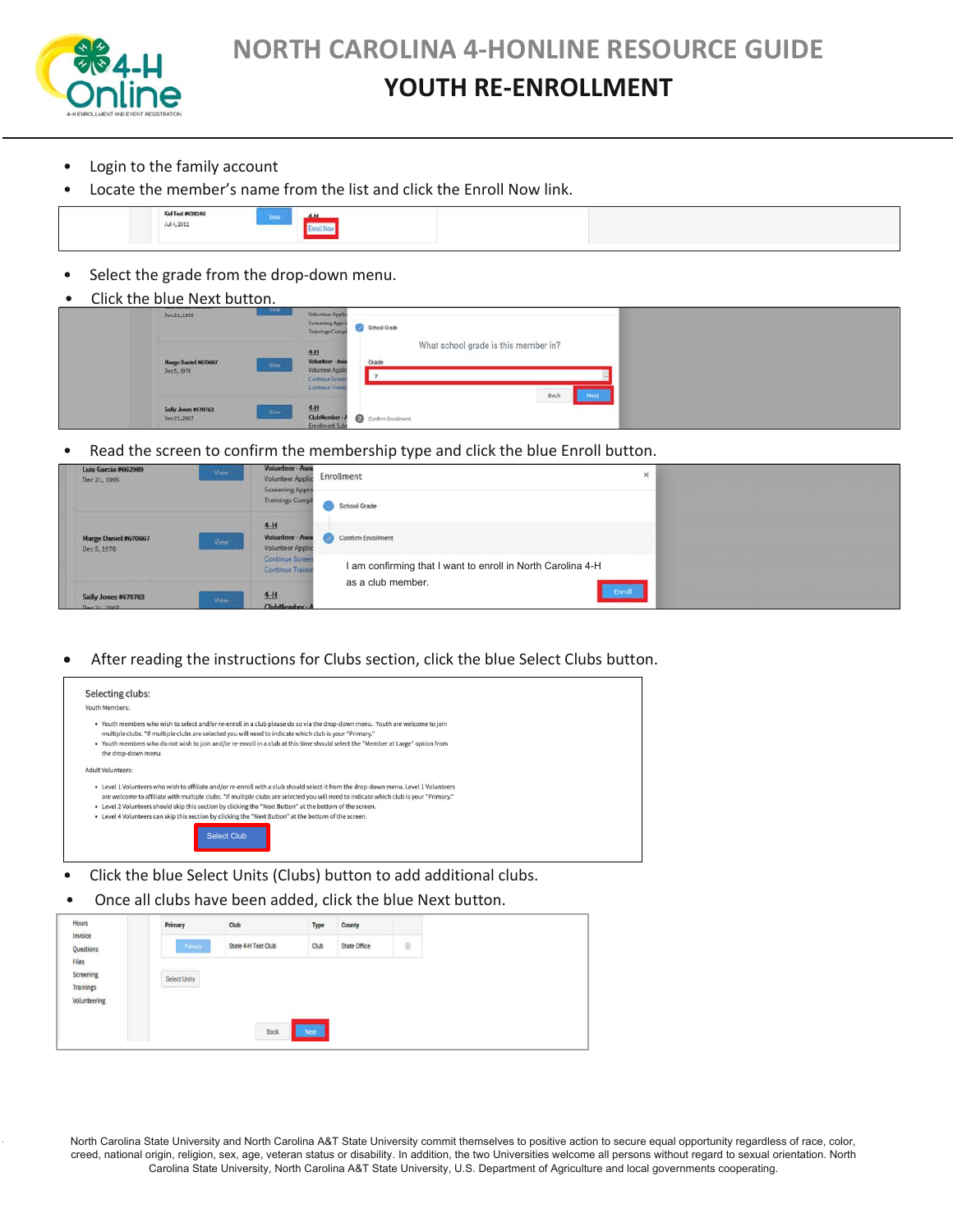

### **PROJECTS**

• After reading the instructions for the Projects section, click the blue Select Projects button.

| <b>Beach</b>                            | Sally Jones                                                                                                                                                                                                                                                                                                                                                                                                                                                                                                                              |
|-----------------------------------------|------------------------------------------------------------------------------------------------------------------------------------------------------------------------------------------------------------------------------------------------------------------------------------------------------------------------------------------------------------------------------------------------------------------------------------------------------------------------------------------------------------------------------------------|
| <b>SHARFROM</b><br><b>Interligencer</b> | 2020 USS Cut-Hamber Enrolment Insertsadient                                                                                                                                                                                                                                                                                                                                                                                                                                                                                              |
| Indeed                                  | Project Selection:                                                                                                                                                                                                                                                                                                                                                                                                                                                                                                                       |
|                                         | What is a 4-H Project?                                                                                                                                                                                                                                                                                                                                                                                                                                                                                                                   |
|                                         | + A 4-H project is typically a printed and or online interactive publication. It's a fun way to exploring your interests through<br>hands-on activities and is an excellent way to discover new skills and potential careers. Some projects are designed to take<br>weeks to complete while others may take months. Projects can vary depending on your local program and availability, this list<br>offers a starting point for each of the official state 4-H projects. Resources for each project can be ordered through your county. |
|                                         | Why do I need to select a 4-H Project?                                                                                                                                                                                                                                                                                                                                                                                                                                                                                                   |
|                                         | · During enrollment, we require youth to select at least one (1) project. This should be a project that youth wish to explore during<br>the program year. Youth may select as many projects as they would like but we recommend limiting your initial selection to 3-5<br>projects. Additional projects can be added anytime during the program year.<br>· Youth are not required to turn in their projects, we simply encourage exploration and discovery.                                                                              |

• Click the blue Select button next to the project to add to the enrollment.

|  | Workforce Preparation and Careers | <b>Selece</b> |  |
|--|-----------------------------------|---------------|--|
|  | Youth Entrepreneurship            |               |  |

- Select the Years In Project from the drop-down menu. The default value is set to 1.
- Click the blue Add button. Repeat the process for each project.

| <b>Years In Project</b><br>Parent Project Club<br><b>Project Name</b> | Selected Project<br>${\small \textbf{Deselect}}$ |
|-----------------------------------------------------------------------|--------------------------------------------------|
| Select Projects                                                       | Name Youth Entrepreneurship<br>Description       |
|                                                                       | Years In Project <b>maximal</b>                  |
| Back<br>N                                                             | Youth Volunteer Type                             |
|                                                                       | Cancel<br>Add                                    |
|                                                                       |                                                  |

• Complete the About You, Demographics, Address, Emergency Contact, Parent/Guardian, Second Family, School, Military and Other information.

#### **•** Click the blue Next button. About You **Awards** Clubs Consents Female E Groups Health Grade required nvoice  $\zeta$ 7

#### **HEALTH SECTION**

- Click the blue Show Health Form button to display and update / answer all questions and sign were designated.
- Click the blue Next button.

| and the company of the company of the company of the company of the company of the company of the company of the<br><b>STEP IN THE STATE OF STATE</b> |
|-------------------------------------------------------------------------------------------------------------------------------------------------------|
|                                                                                                                                                       |
| The contract of the contract of the con-<br>$_{\rm Bgck}$<br><b>TOHL</b>                                                                              |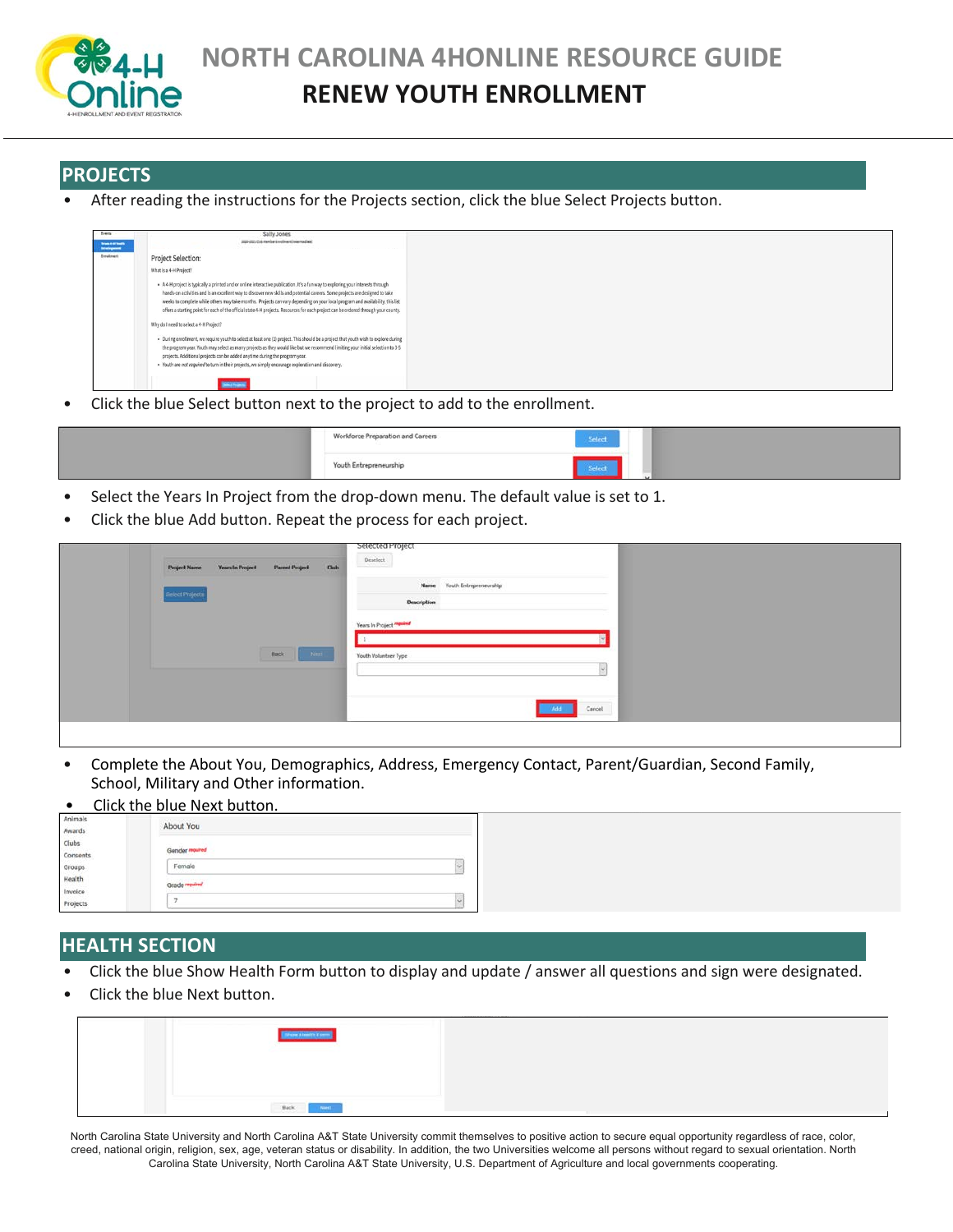

## **YOUTH RE-ENROLLMENT**

- Click the blue Show Consents button to display and answer all questions and sign were designated.
- Click the blue Next button.

| Chen the bide next battom. |  |
|----------------------------|--|
| <b>Ow Consent</b>          |  |
|                            |  |
|                            |  |
| Back<br>Nox1               |  |

• Click the green Submit button once updates are complete. Youth enrollments / re-enrollments only require county approval.

| Enrollment                                  |  |  |
|---------------------------------------------|--|--|
| Selected Units                              |  |  |
| State 4-H Test Club, State Office - Primary |  |  |
|                                             |  |  |
| Selected Projects<br>Aquatic Science        |  |  |
|                                             |  |  |
|                                             |  |  |
|                                             |  |  |
| <b>Back Channel</b><br>____                 |  |  |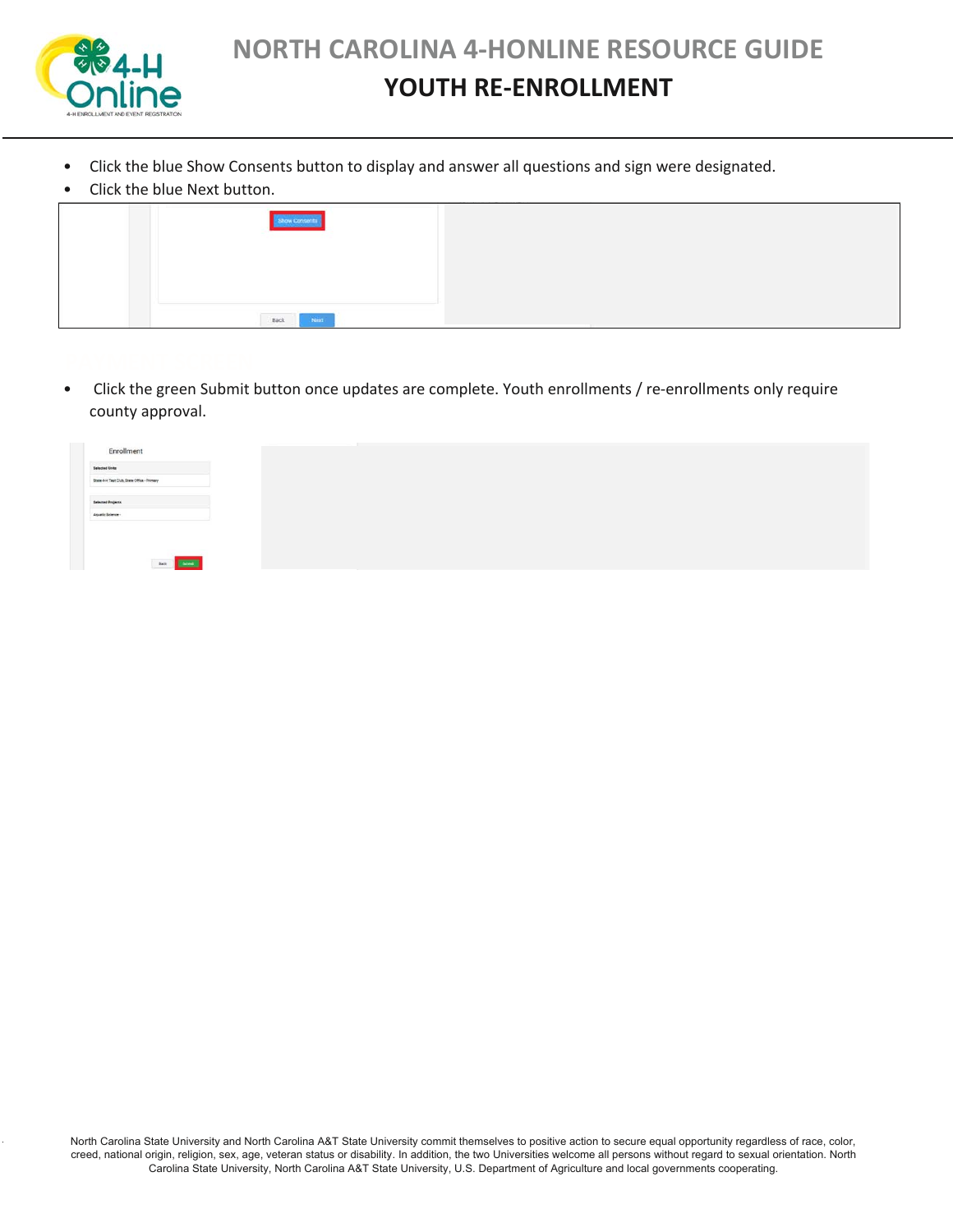

- Login to the family account
- Locate the member's name from the list and click the Enroll Now link.

| Member                                | Programs                     | Welcome to the new version of 4-H Online!<br>Add family members by clicking on Asir Neriser at                                                                                                 |  |
|---------------------------------------|------------------------------|------------------------------------------------------------------------------------------------------------------------------------------------------------------------------------------------|--|
| Bobby Flahive #394923<br>Aug 16, 2000 | <b>Contract</b><br>Enrol Now | the top of this page. To enroll in a program click on<br>the timel1 has link under the program name.<br>if it shows turninum directions  under a<br>program, that means you have not completed |  |
|                                       |                              | Click the blue Enroll button to confirm enrollment information.                                                                                                                                |  |

| <b>COMMON STATE RANGER FROM SAFETY SCIENCING</b><br><b>MVDP</b><br>Enrollment |  |
|-------------------------------------------------------------------------------|--|
| Confirm Enrolment<br>I am confirming that I want to enroll in North           |  |
| Carolina 4-H Volunteer.                                                       |  |

### **VOLUNTEER TYPE**

All adults must select at least one Volunteer Type during enrollment. Level 1 Volunteers can work directly with youth. Level 2 Volunteers work in roles that are not linked directly with youth and /or have limited/supervised youth interaction. Level 1 volunteer types include: Club Volunteer, Program Volunteer, and Project Volunteer . \*Level 1 volunteers are required to complete a background check once every three years. Our Level 2 volunteer is an Activity Volunteer. Level 2 volunteer types include: presentation judge, advisory member, etc.

Click the Select Volunteer Types button.

| Role<br>Type                                                                                                                  |
|-------------------------------------------------------------------------------------------------------------------------------|
| <b>Select Volunteer Types</b>                                                                                                 |
| Select Volunteer Type from list.<br><b>Volunteer Type</b>                                                                     |
| Project Volunteer<br>Club Volunteer<br>Program Volunteer<br><b>Activity Volunteer</b><br><b>New Applicant</b>                 |
| Click the blue Add button next to all volunteer types that apply and click the Done button if needed to proceed.              |
| Club Volunte<br>Volunteering<br>Leader<br><b>Add</b><br>Assistant / Coacl<br>Co-Leader<br>Add<br>Supporte<br>Add<br>Done      |
| Once all types have been added, click the blue Next button.                                                                   |
| Files<br>Select Volunteer Types<br>Screening<br>Trainings<br>Volunteering<br>Next :                                           |
|                                                                                                                               |
| <i><b>*CLUBS - UNITS</b></i>                                                                                                  |
| Only Club volunteers are required to select their club(s). For the Clubs section, click the blue Select Units (Clubs) button. |
| Club<br>Type<br>County<br>moura<br>Primary<br>Invoice<br>Questions<br><b><i><u>lect</u></i></b> Linits<br>Files               |
| Click the blue add button next to all clubs to add to the profile.                                                            |
| Volunteering<br>County<br>Primar<br>Chil<br>State Office<br>Back<br>Select Units                                              |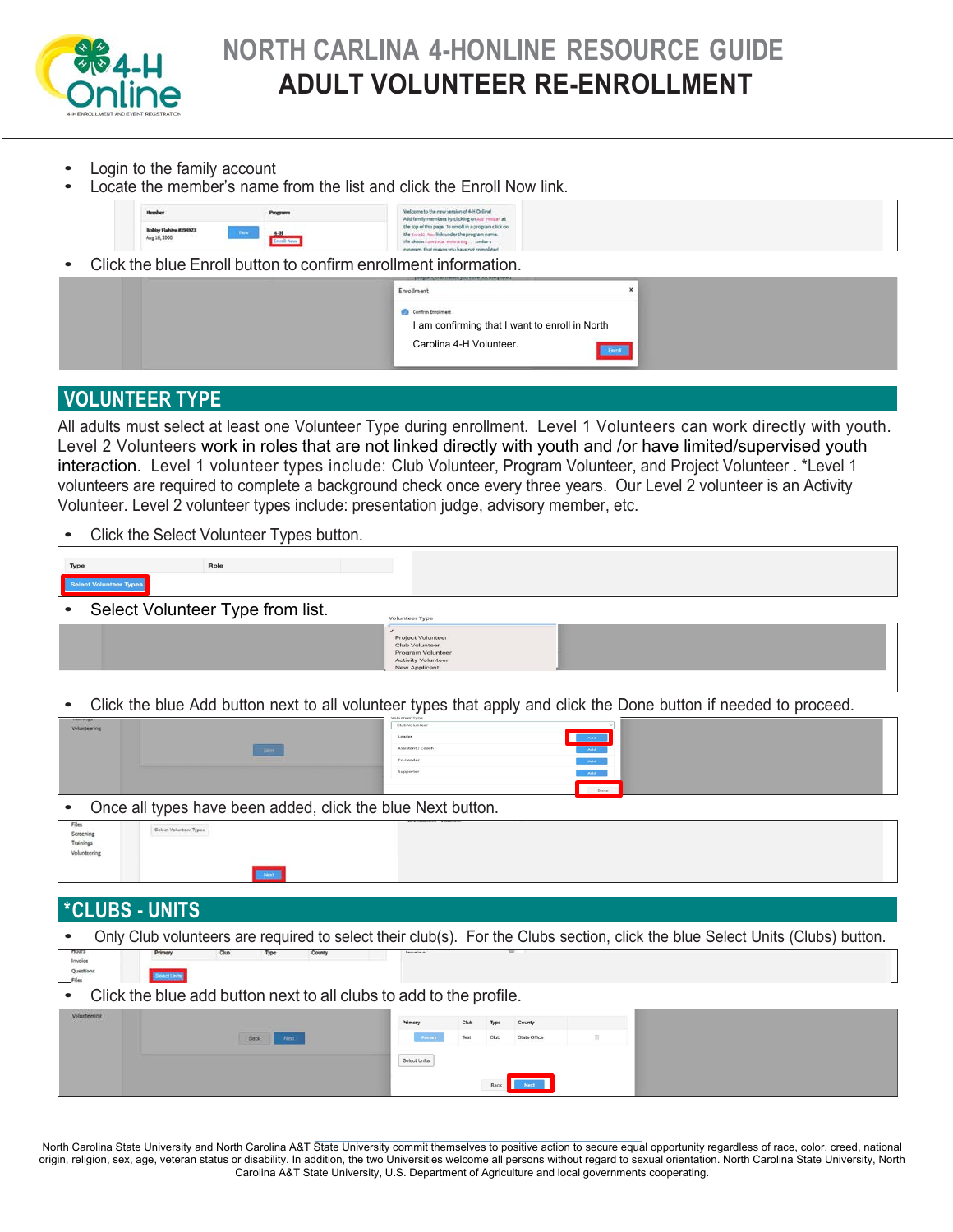

# **NORTH CARLINA 4-HONLINE RESOURCE GUIDE ADULT VOLUNTEER RE-ENROLLMENT**

- Click the blue Select Units (Clubs) button to add additional clubs.
- Once all clubs have been added, click the blue Next button.

| Invoice<br>Questions |                             |                  |      | County       |                                                 |                                                                                                                      |
|----------------------|-----------------------------|------------------|------|--------------|-------------------------------------------------|----------------------------------------------------------------------------------------------------------------------|
| Files<br>Screening   |                             |                  |      | State Office |                                                 |                                                                                                                      |
| Trainings            | <b>Select Units</b>         |                  |      |              |                                                 |                                                                                                                      |
| Volunteering         |                             |                  |      |              |                                                 |                                                                                                                      |
|                      |                             |                  | Back | Next         |                                                 |                                                                                                                      |
|                      |                             |                  |      |              |                                                 |                                                                                                                      |
|                      | <b>*PROJECTS</b>            |                  |      |              |                                                 |                                                                                                                      |
|                      |                             |                  |      |              |                                                 |                                                                                                                      |
|                      |                             |                  |      |              |                                                 | Only Project Volunteers are required to list their project(s) areas. After reading the instructions for the Projects |
|                      |                             |                  |      |              | section, click the blue Select Projects button. |                                                                                                                      |
| Hours<br>Invoice     |                             |                  |      |              |                                                 | 'n<br>Invoice                                                                                                        |
| Questions            |                             |                  |      |              |                                                 | \$10.00<br>Texas 4-H and Youth<br>Development - Volunteer                                                            |
|                      |                             |                  |      |              |                                                 | Late Program Fee                                                                                                     |
|                      |                             |                  |      |              |                                                 | Click the blue Select button next to the project to add to the enrollment.<br>Soil and Crop Science                  |
|                      |                             |                  |      |              |                                                 | Select.                                                                                                              |
|                      |                             |                  |      |              |                                                 | Sportfishing                                                                                                         |
|                      |                             |                  |      |              |                                                 |                                                                                                                      |
|                      |                             |                  |      |              |                                                 | Select the Years In Project from the drop-down menu. The default value is set to 1.                                  |
|                      |                             |                  |      |              |                                                 | Click the blue Add button. Repeat the process for each project.                                                      |
| Questions            |                             | 4-H After School |      |              |                                                 | Description                                                                                                          |
| Files.<br>Screening  |                             |                  |      |              |                                                 | Years In Project manner                                                                                              |
| Trainings            |                             | Select Projects  |      |              |                                                 |                                                                                                                      |
| Volunteering         |                             |                  |      |              |                                                 | Volunteer Type                                                                                                       |
|                      |                             |                  |      |              | Nest<br>Back                                    | Project Leader                                                                                                       |
|                      |                             |                  |      |              |                                                 |                                                                                                                      |
|                      |                             |                  |      |              |                                                 |                                                                                                                      |
|                      |                             |                  |      |              |                                                 | Cancel                                                                                                               |
|                      |                             |                  |      |              |                                                 |                                                                                                                      |
|                      | <b>QUESTIONS</b>            |                  |      |              |                                                 |                                                                                                                      |
|                      |                             |                  |      |              |                                                 | Click the blue Show Questions button to display and answer all questions.                                            |
|                      | Click the blue Next button. |                  |      |              |                                                 |                                                                                                                      |
|                      |                             |                  |      |              |                                                 |                                                                                                                      |

|                |             |                     |                 |             |                  | ഒ                                             | $^{\circ}$ |   |
|----------------|-------------|---------------------|-----------------|-------------|------------------|-----------------------------------------------|------------|---|
| Volunteer Type | <b>Dube</b> | Projecto            | <b>Quarters</b> | Haatti Parm | Consenta         | Payment.                                      | Dates      |   |
|                |             | Questions           |                 |             | Invoice          |                                               |            | w |
|                |             |                     |                 |             | Late Program Fee | Texas 4H and Youth<br>Development - Volunteer | \$10.00    |   |
|                |             | tem Company         |                 |             | Total:           |                                               | \$10.00    |   |
|                |             |                     |                 |             |                  |                                               |            |   |
|                |             |                     |                 |             |                  |                                               |            |   |
|                |             |                     |                 |             |                  |                                               |            |   |
|                |             | <b>Box 19 Lines</b> |                 |             |                  |                                               |            |   |

### **HEALTH SECTION**

- Click the blue Show Health Form button to display and review answers /questions and sign were designated.<br>• The Health section is option for volunteers. Click the blue Next button.
- The Health section is option for volunteers. Click the blue Next button.

|                        | Late Program Fee |         |
|------------------------|------------------|---------|
| <b>Diam Teach Form</b> | Total            | \$10.00 |
|                        |                  |         |
|                        |                  |         |
|                        |                  |         |
|                        |                  |         |
| Back<br><b>Corp</b>    |                  |         |

North Carolina State University and North Carolina A&T State University commit themselves to positive action to secure equal opportunity regardless of race, color, creed, national<br>origin, religion, sex, age, veteran status Carolina A&T State University, U.S. Department of Agriculture and local governments cooperating.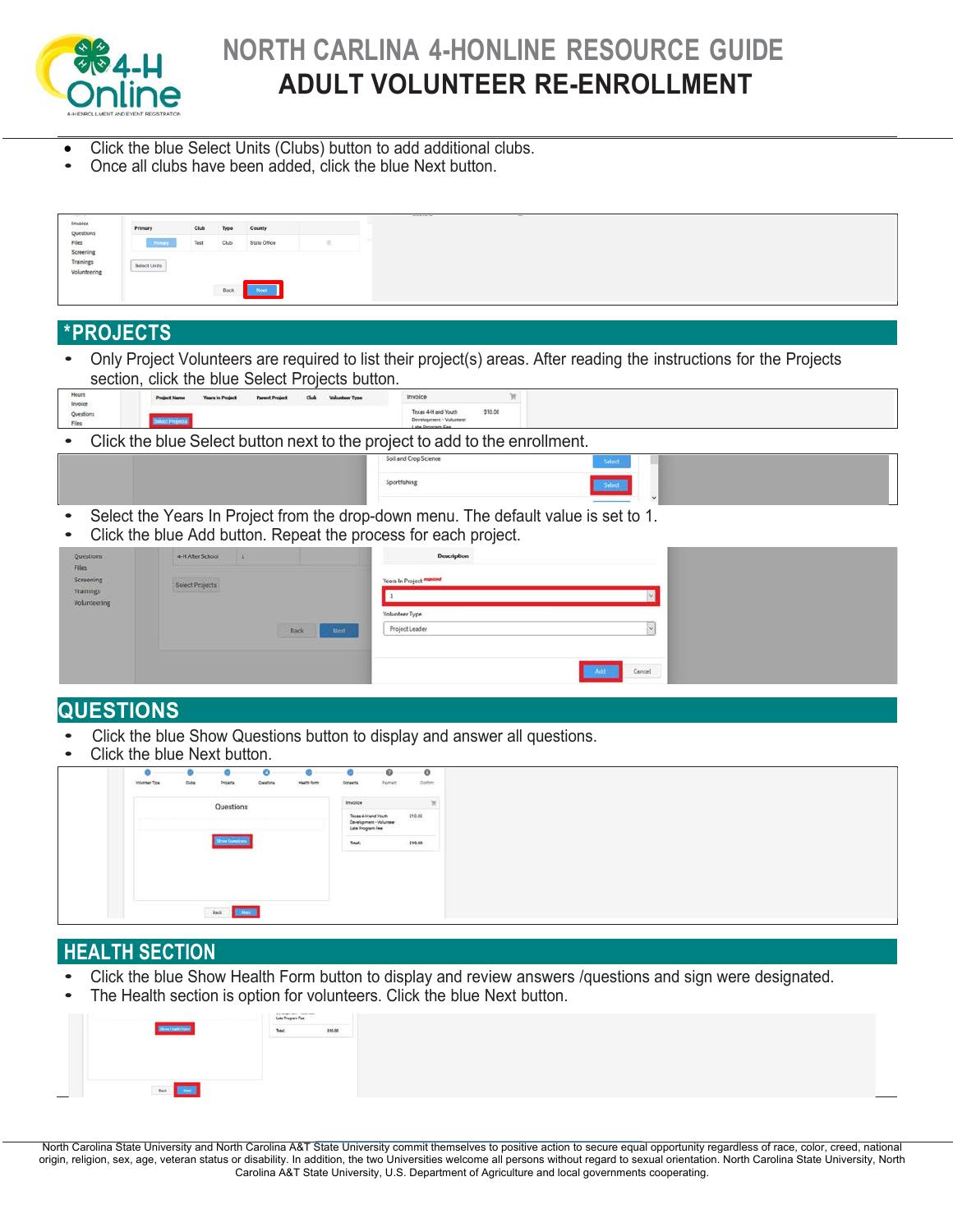

# **NORTH CARLINA 4-HONLINE RESOURCE GUIDE ADULT VOLUNTEER RE-ENROLLMENT**

### **CONSENTS SECTION**

• Click the blue Show Consents button to display and answer all questions and sign were designated. Click the blue Next button.



Click the green Submit button at the bottom of the screen.

| Enrollment                                                                                    |  |  |
|-----------------------------------------------------------------------------------------------|--|--|
| Selected Sivila                                                                               |  |  |
| State & H Test Duit, State DRise - Fromary                                                    |  |  |
| Selected Projects<br>the property of the property of the<br>and the control of the control of |  |  |
| Again Science<br>-----                                                                        |  |  |
|                                                                                               |  |  |
|                                                                                               |  |  |
| <b>Service States</b>                                                                         |  |  |

• Click the blue Confirm screen to submit to the county office for approval.

| $\lambda_2$ the Closen phase further may obtain as $\label{eq:lambda2} 22542333332$<br>____<br><b>Class Contract</b><br><b><i>Britain College College College</i></b> | schmitted and<br>Arm you<br>res be an Active<br>Valuntaer.<br>Cancer |
|-----------------------------------------------------------------------------------------------------------------------------------------------------------------------|----------------------------------------------------------------------|
|-----------------------------------------------------------------------------------------------------------------------------------------------------------------------|----------------------------------------------------------------------|

# VOLUNTEER SCREENING (If screening is due for the current 4-H year)<br>• Level 1 Volunteers are required to have a background check ran once every three years. Level 2

- volunteers are not required to have a background check.
	- Click the blue Show Screening button to display and answer all required questions and sign were designated.
	- Click the blue Submit button to send the initial screening to county office. The county office will submit a background check request to NC State University. \*NC State University will contact you via email with the official procedures.

| Screening                             |  |
|---------------------------------------|--|
| Complete required screening sections. |  |
|                                       |  |
|                                       |  |
|                                       |  |
|                                       |  |
| ine.                                  |  |

### **VOLUNTEER TRAINING (Annual Requirement)**

NC 4-H has one required training that every registered volunteer must complete annually (video).

- Click the title of the training to bring up the training window. Pop-up window will open with video.
- Complete the entire training and submit at the end. *\*The entire video must be viewed for the system to mark*

### *the training as complete.*

| Minor's Regulation Training |  |
|-----------------------------|--|
|                             |  |
|                             |  |